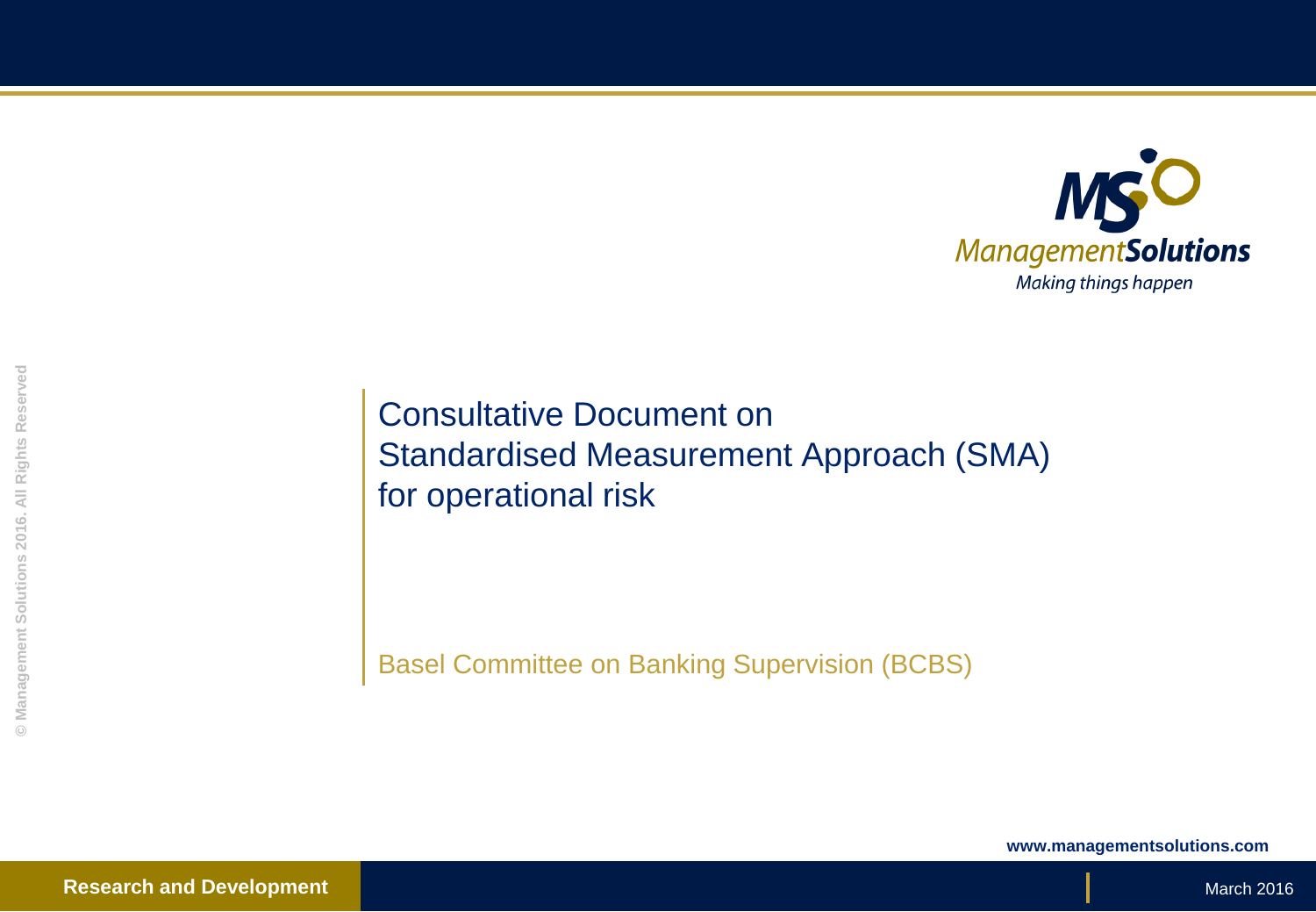## Introduction

Executive summary

Detail

Next steps

Annexes

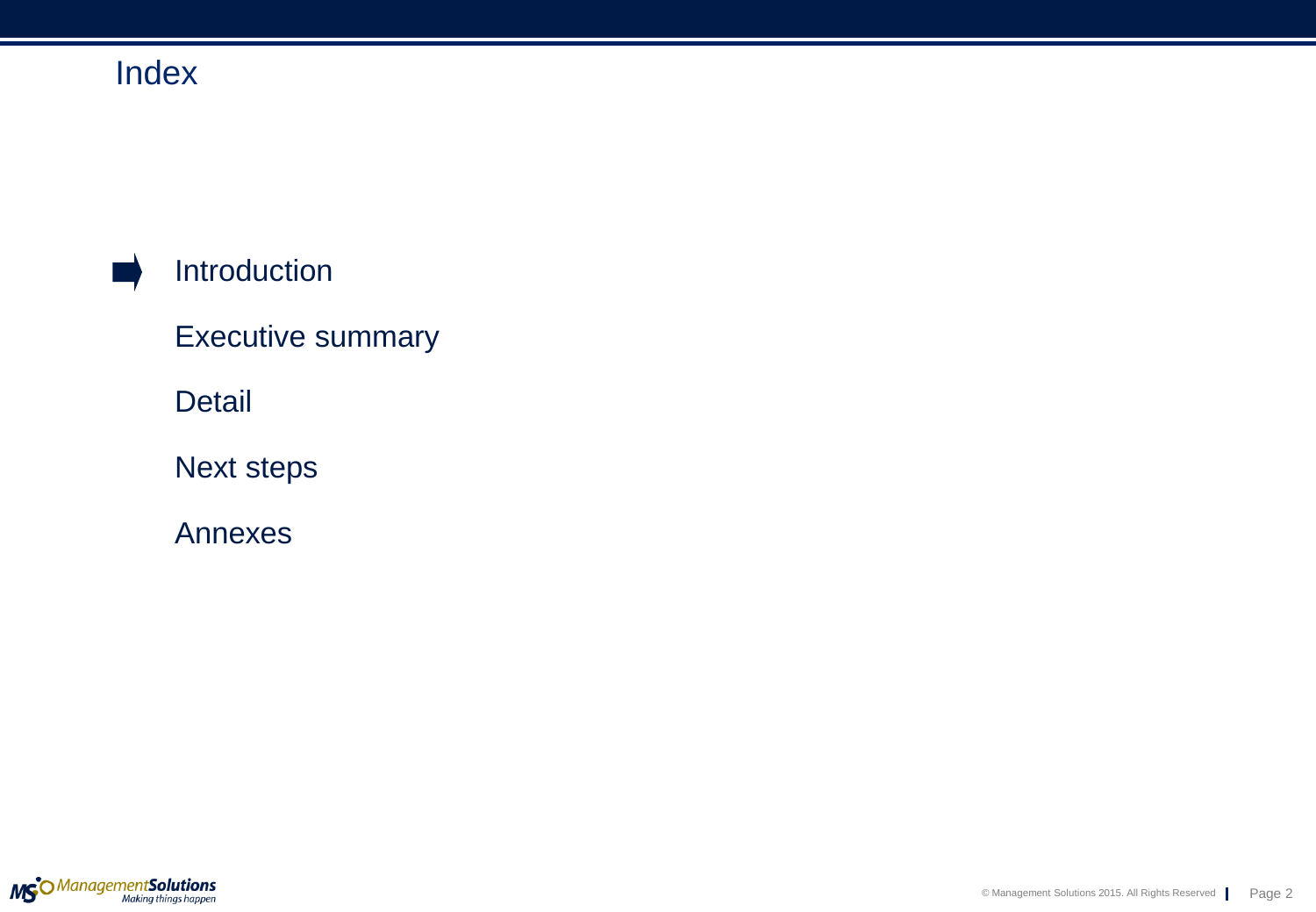### **Introduction**

### **The BCBS published in March 2016 a second consultative document which develops the Standardised Measurement Approach for the estimation of the operational risk**

#### **Introduction**

- One of the main priorities of the Basel Committee is to establish consistency in the application of global bank standards as it will improve the resilience of the global banking system, promote public confidence in regulatory capital ratios and encourage a level playing field for internationally active banks.
- In October 2014 the BCBS published for consultation a revised Standardised Approach for operational risk that sought to address weaknesses in the existing standardised approaches. In the light of this revision, the BCBS has decided to standardise the estimation of regulatory capital for the entire operational risk framework and it has therefore determined that the **withdrawal of internal modelling approaches for operational risk regulatory capital** from the Basel framework is warranted.
- Building on these decisions, the BCBS has published a consultative document which develops the **Standardised Measurement Approach (SMA)** and provides a single non-model-based method for the estimation of operational risk capital.
- The proposed approach combines the main elements of the **previously consulted standardised approach** (e.g. the Business Indicator substitutes the Gross Income as the proxy indicator for operational risk exposure) **with bank's internal loss experience**, which was a key component of the Advanced Measurement Approach (AMA).
- During the course of 2016, the BCBS will provide further details on the timeline for the **withdrawal of the AMA**, and the **implementation of the SMA**.

This document analyses the new standardised framework for operational risk proposed by the BCBS and gives detail on the main components necessary for the SMA's calculation.

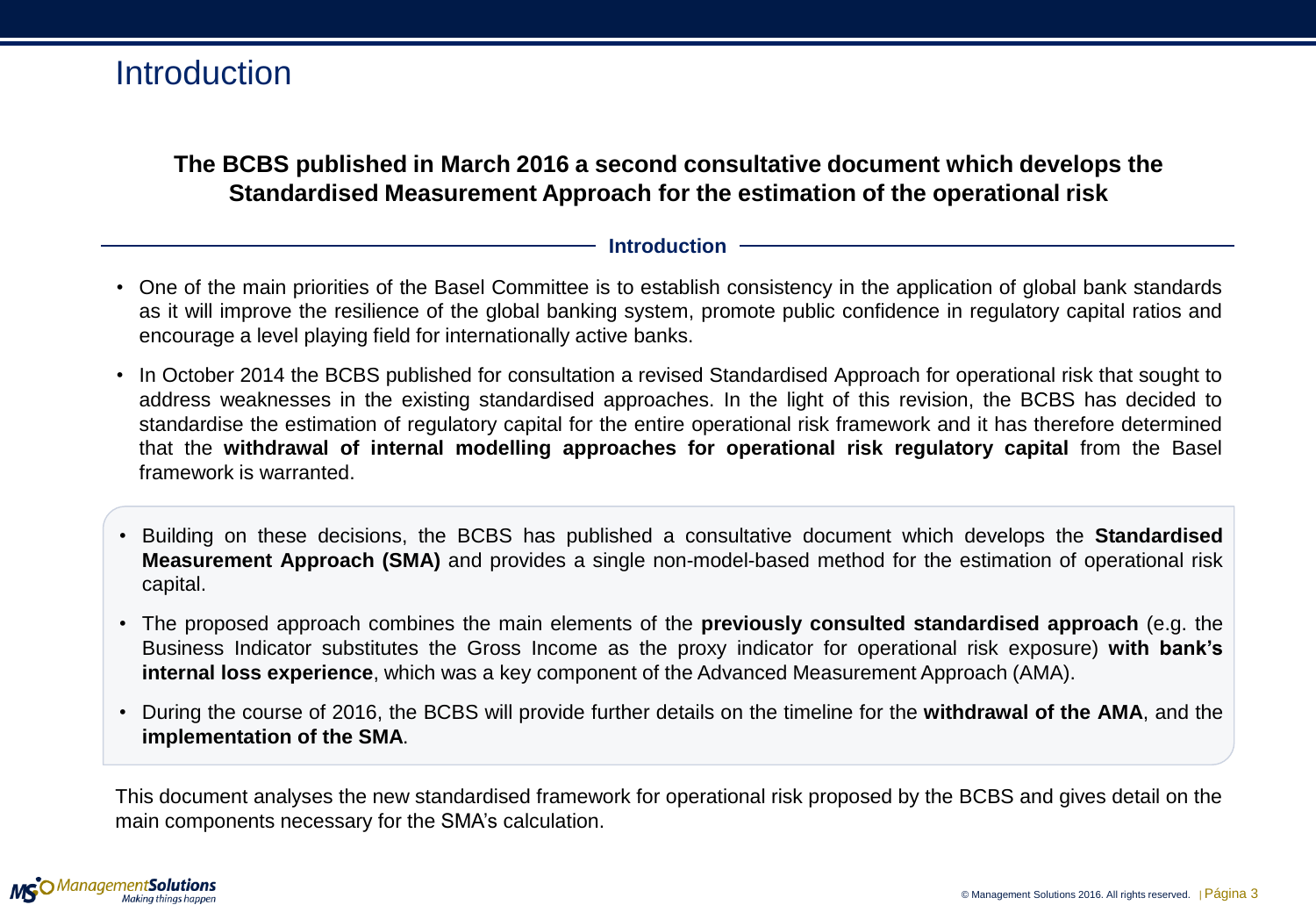## Introduction

Executive summary

Detail

Next steps

Annexes

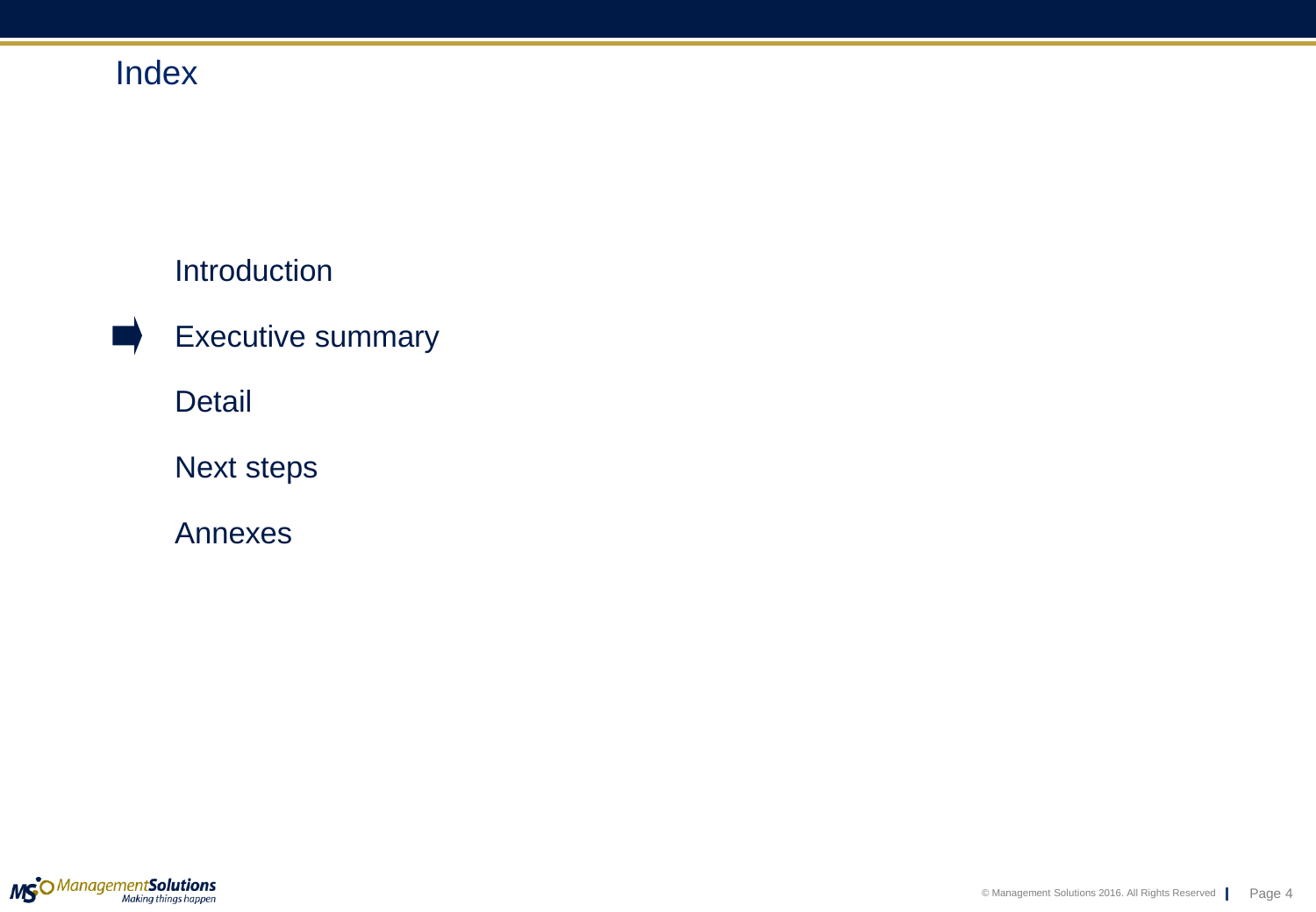## Executive Summary

### **The revised operational risk framework develops the Standardised Measurement Approach (SMA) providing a single non-model-based method for the estimation of operational risk capital which will withdrawal the AMA**

|                                                                                                                                                                                       | <b>Executive summary</b>                                                                                                                                                                                                                 |                                                                                                         |
|---------------------------------------------------------------------------------------------------------------------------------------------------------------------------------------|------------------------------------------------------------------------------------------------------------------------------------------------------------------------------------------------------------------------------------------|---------------------------------------------------------------------------------------------------------|
| Scope of application                                                                                                                                                                  | <b>Regulatory context</b>                                                                                                                                                                                                                | <b>Next steps</b>                                                                                       |
| Internationally active banks on<br>a consolidated basis.<br>Supervisors could apply the SMA<br>$\bullet$<br>framework to non-internationally<br>active institutions.                  | • International Convergence of Capital Measurement<br>and Capital Standards - Basel II, published by the<br>BCBS in June 2006.<br>CP on operational risk - revision to the simpler<br>approaches, published by the BCBS in October 2014. | Comments should be<br>uploaded by 3 June<br>2016.<br>The BCBS will conduct<br>a QIS in 2016.            |
| <b>Main content</b><br><b>SMA for operational risk</b>                                                                                                                                |                                                                                                                                                                                                                                          |                                                                                                         |
|                                                                                                                                                                                       | The revised operational risk framework will be based on the Standardised Measurement Approach (SMA) which is a<br>single non-model-based method for estimating the operational risk capital.                                             |                                                                                                         |
| <b>Business Indicator (BI)</b>                                                                                                                                                        | <b>Loss Component</b>                                                                                                                                                                                                                    | <b>SMA requirement</b>                                                                                  |
| Banks have to calculate their BI which is<br>made up of almost the same P&L items<br>that compose the Gross Income (GI),<br>although the BI uses positive value of its<br>components. | Includes annual losses. It distinguishes<br>$\bullet$<br>between loss events above €10 million and<br>€100 million and, in general terms, it uses10<br>years of good-quality loss data.                                                  | <b>· Banks in bucket 1: it</b><br>corresponds solely to<br>the BI component.<br>· Banks in buckets 2-5: |
| <b>BI Component</b>                                                                                                                                                                   | <b>Internal Loss Multiplier</b>                                                                                                                                                                                                          | it results from                                                                                         |
| Banks are divided into 5 buckets<br>according to the size of their BI.<br>Each bucket has an associated<br>increasing function of the BI.                                             | Ln $(exp(1) - 1 + (loss component)$<br>BI component).                                                                                                                                                                                    | multiplying the BI<br>component by the<br>internal loss multiplier.                                     |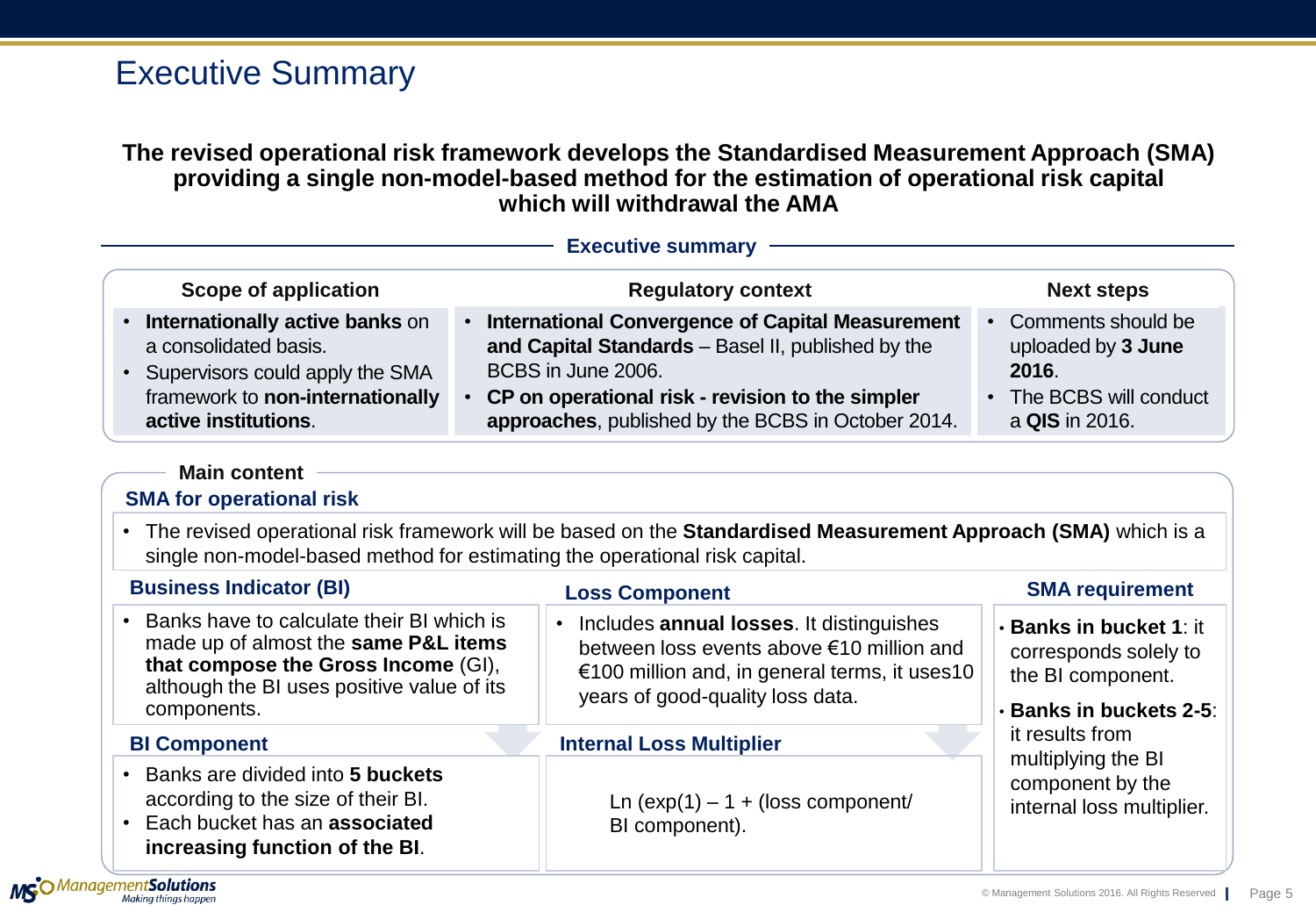Introduction

Executive summary

Detail

Next steps

Annexes

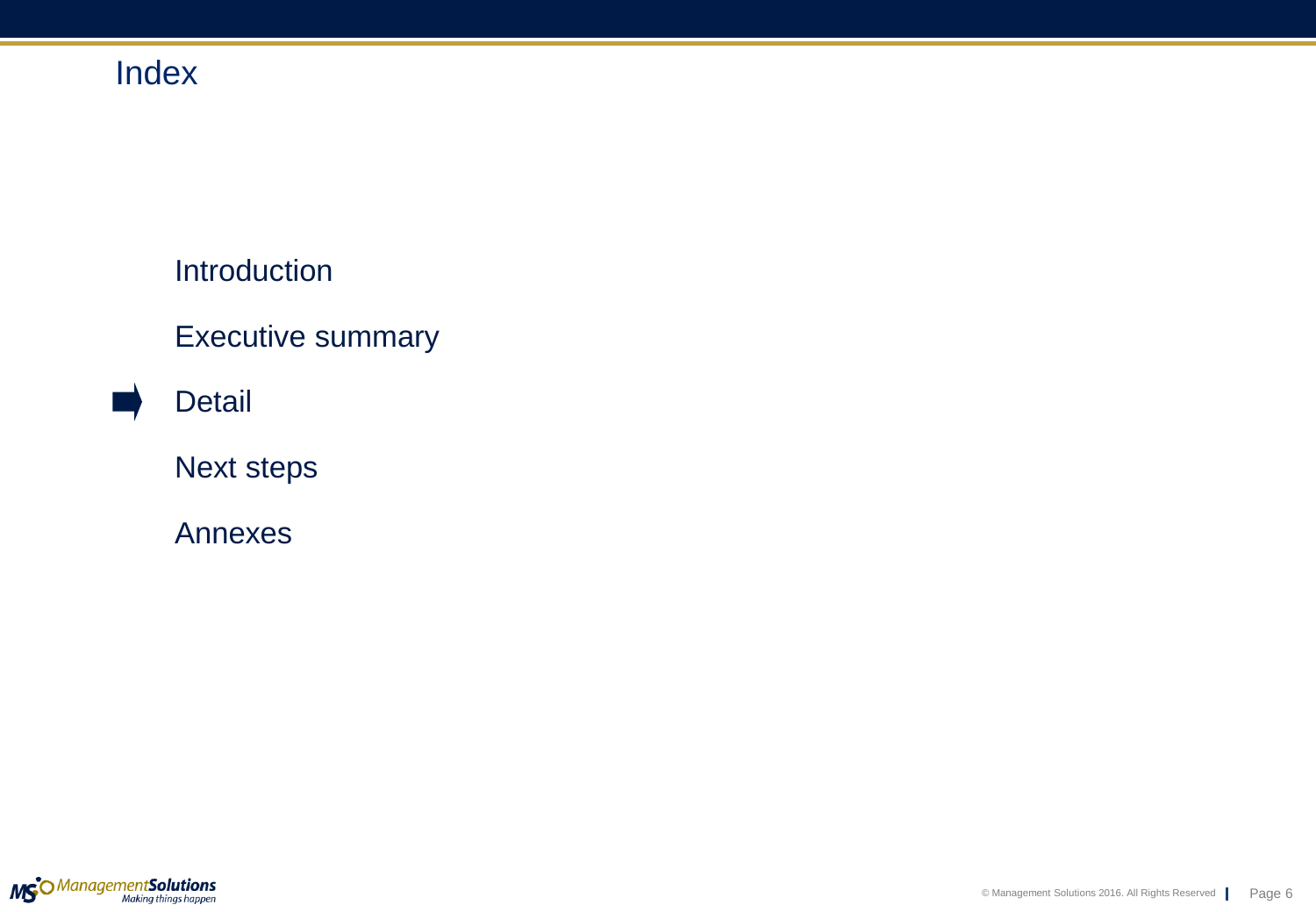## **Detail** SMA for operational risk

**The SMA capital requirement will be calculated by considering the business indicator (BI) and the internal loss multiplier (ILM) as inputs. The formula used would vary across buckets assigned to each entitry**

|  | <b>SMA framework</b> |
|--|----------------------|
|--|----------------------|

• The SMA combines the **Business Indicator (BI)**, a simpler financial statement proxy of operational risk exposure, with **bank-specific operational loss data**.



#### **SMA capital requirement (RC)**



1. Banks with BI  $\leq \text{\ensuremath{\mathsf{E}}}1.000$ m.

2. The amount of €100m corresponds to banks in bucket 2. For banks in buckets 3-5 the amount will be different, as specified in the table of [slide](#page-10-0) [11](#page-10-0).

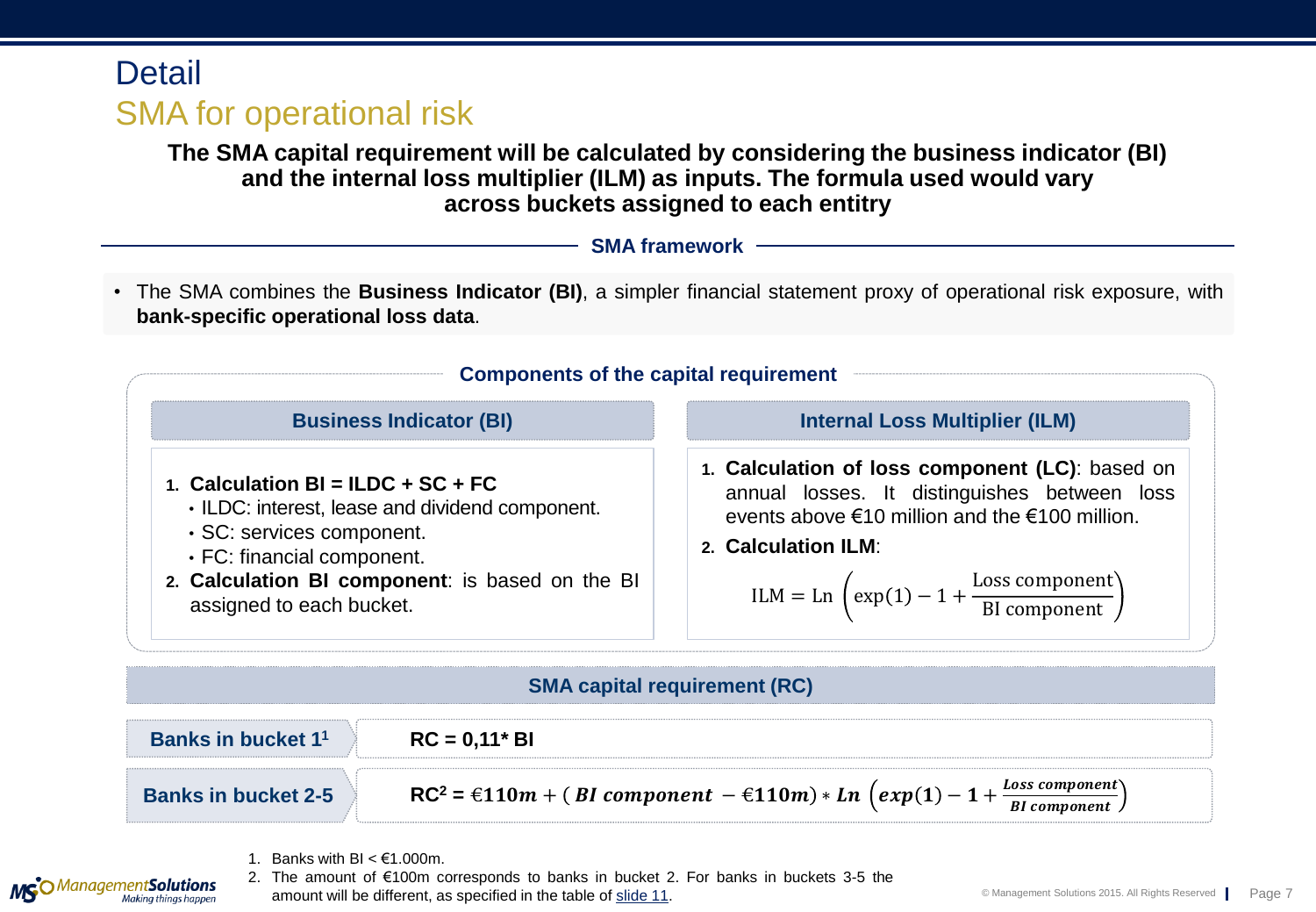# **Detail** Business indicator (BI)



### **The structure of the business indicator (BI) has been adjusted in order to address the shortcomings identified in the 2014 first consultation document**

### **Business Indicator (1/2)**

### **Composition**

- The BI has been revised by introducing **bucket thresholds** and the proposed calibration includes progressively increasing marginal coefficients for the BI.
- It is made up of **almost the same P&L items** that are found in the **Gross Income (GI)**. However, the main difference relates to how the items are combined:
	- o **Positive values**: the BI uses positive values of its components, avoiding counterintuitive negative contributions from banks to the capital charge (e.g. negative P&L on the trading book).
	- o **Income statement items**: the BI includes the items related to the activities that produce operational risk that are **omitted** (e.g. P&L on the banking book) **or netted** (e.g. fee expenses, other operating expenses) in the GI.

#### **Business indicator adjusted structure**

| <b>Proposed solutions</b>                                                                                                                       |
|-------------------------------------------------------------------------------------------------------------------------------------------------|
| • The services component is modified: Max (Fee Income; Fee expense) +<br>Max (Other Operating Income; Other Operating Expense).                 |
| . Dividend is included in the interest component of the BI.                                                                                     |
| • The <b>BI interest component</b> is adjusted by the ratio of the net interest<br>margin (NIM) cap, set to 3.5% to the actual NIM.             |
| • The BI for high fee banks (share of fees > 50% of the unadjusted BI) is<br>accounting only 10% of fees in exceed of the 50% of unadjusted BI. |
| • All financial and operating lease income and expenses are netted and<br>included in absolute value into the interest component.               |
|                                                                                                                                                 |

**MG**O Management **Solutions**<br>Making things happen

1. In response to comments received during the first consultation document (CP), the BCBS adjusted the structure of the BI to address the issues mentioned.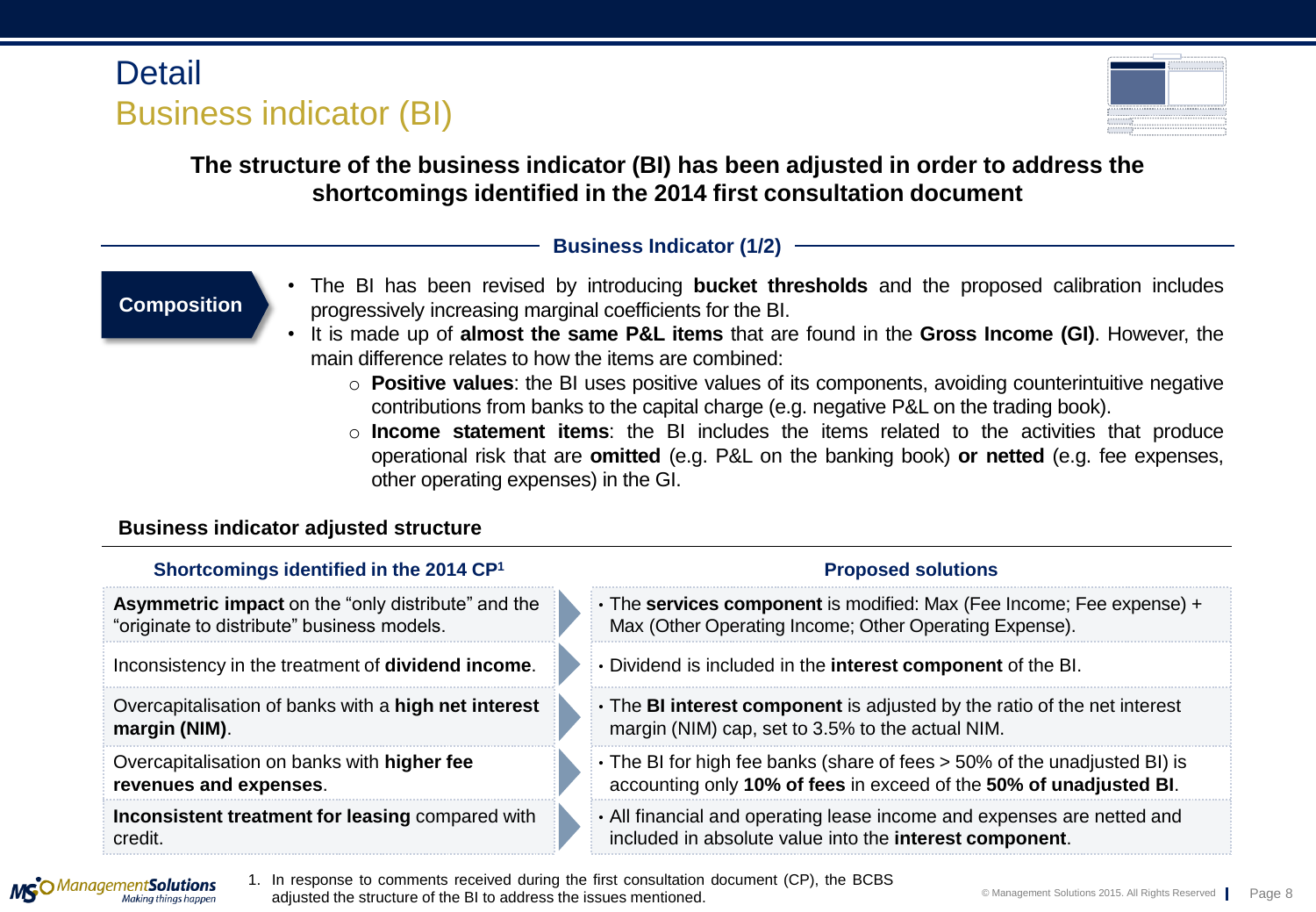## **Detail** Business indicator (BI)



**The BI component is calculated using an increasing function of the BI (which is computed through the sum of the interest, lease and dividend component, the services component and the financial component) that is different for each of the 5 buckets of BI range**





**MG**O Management **Solutions**<br>Making things happen

- Banks will first identify their **assigned bucket** based on their **BI value**.
- The BI component shall be calculated using the formula associated with the **bucket of each institution**.

| <b>Buckets</b> | <b>BI</b> range     | <b>BI</b> component          |
|----------------|---------------------|------------------------------|
|                | €0 to $€1$ bn       | $0.11*BI$                    |
|                | €1 bn to $€3$ bn    | €110 m + 0.15 (BI - €1bn)    |
|                | €3 bn to €10 bn     | €410 m + 0.19 (BI - €3bn)    |
|                | €10 bn to €30bn     | €1.74 bn + 0.23 (BI - €10bn) |
|                | €30 bn to $+\infty$ | €6.34 bn + 0.29 (BI - €30bn) |

The BI component increases **linearly within buckets**, but the marginal effect of the BI on the BI component is greater for the higher buckets than the lower ones.

1. The formula of each component is provided in [annex](#page-14-0) [1](#page-14-0).

2. Definitions of the revised BI are provided in [annex](#page-18-0)  $2(1)$ ; annex  $2(2)$ ; annex  $2(3)$ ; and annex  $2(4)$ .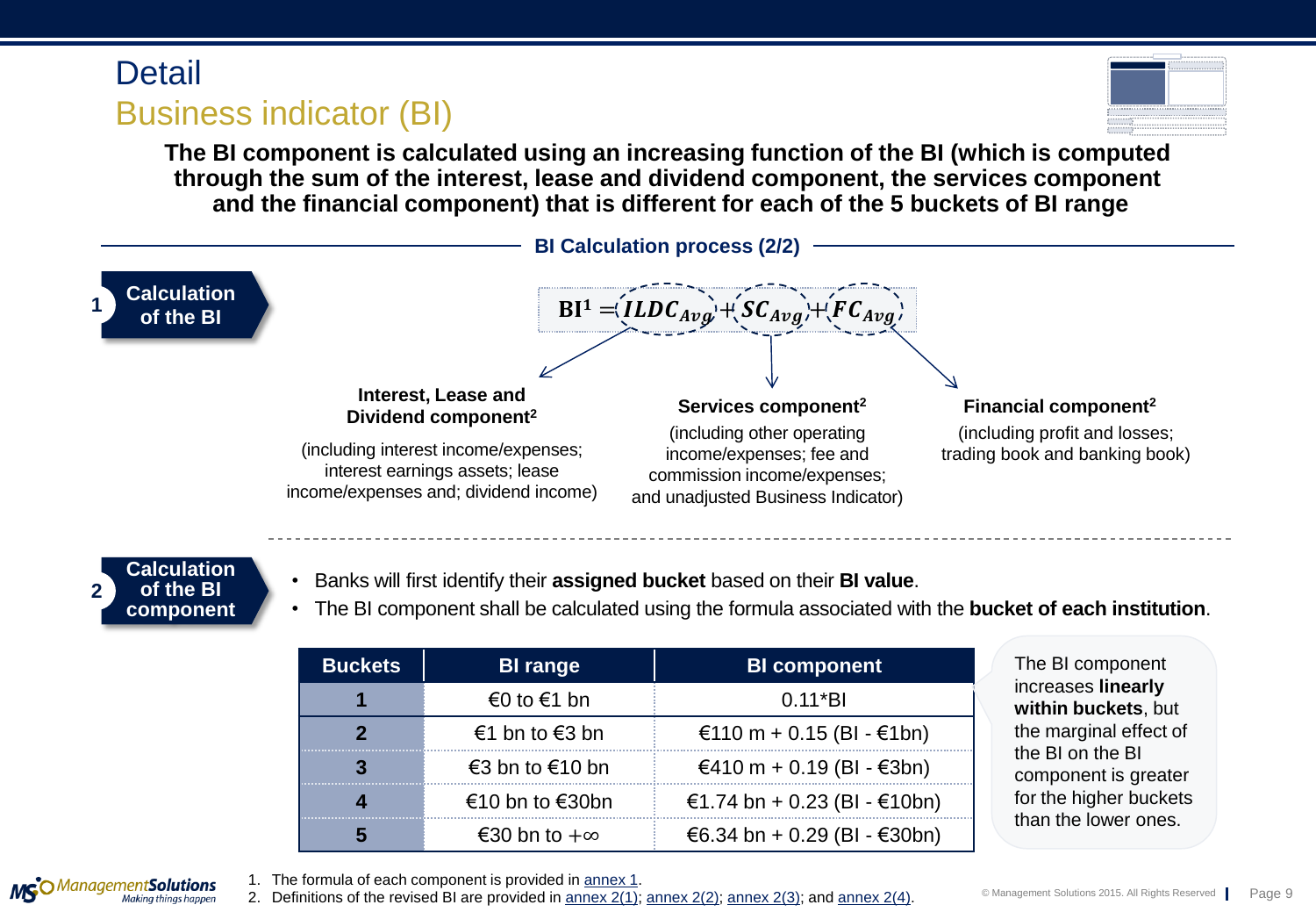## **Detail** Internal Loss Multiplier



**The Internal Loss Multiplier builds on the assumption that the relationship between the loss component (it reflects the operational loss exposure that can be inferred from its internal loss experience) and the BI component**

**Internal Loss Multiplier (ILM)**



**Loss Component** ( $LC$ ) = 7  $*$  Average total annual loss  $+7*$  Average total annual loss only including loss events above  $\epsilon$ 10 million  $+5 * Average total annual loss only including loss events above \text{ } \text{\ensuremath{\in}} 100 million$ 

- It reflects the operational loss exposure of a bank that can be inferred from its internal loss experience.
- **Loss events**: the loss component distinguishes between loss events above €10 million and €100 million and smaller loss events to differentiate between banks with different loss distribution tails but similar average loss totals.
- **Data**: banks should use 10 years of good-quality loss data to calculate the averages used in the loss component.
- Banks with <10 years of good-quality data may use a minimum of 5 years whereas banks with <5 years of data must calculate the capital requirements based solely on the BI component. Maximum threshold of €10m on gross loss (€20m first application).
- **Minimum loss data standards**: if a bank uses the SMA's loss component it must adhere to minimum loss data standards<sup>1</sup> (i.e. general and specific criteria) under Pillar 1. If these standards regarding procedures, policies, etc. are not met, capital would at a minimum equal 100% of the BI component.



 $M\mathsf{S}^{\bigcirc}$ *Management***Solutions** 



- **Use Banks in bucket <sup>1</sup>**: should not use the internal losses as <sup>a</sup> internal loss multiplier's component.
	- **Banks in buckets 2-5**: should use the internal losses as a internal loss multiplier's component.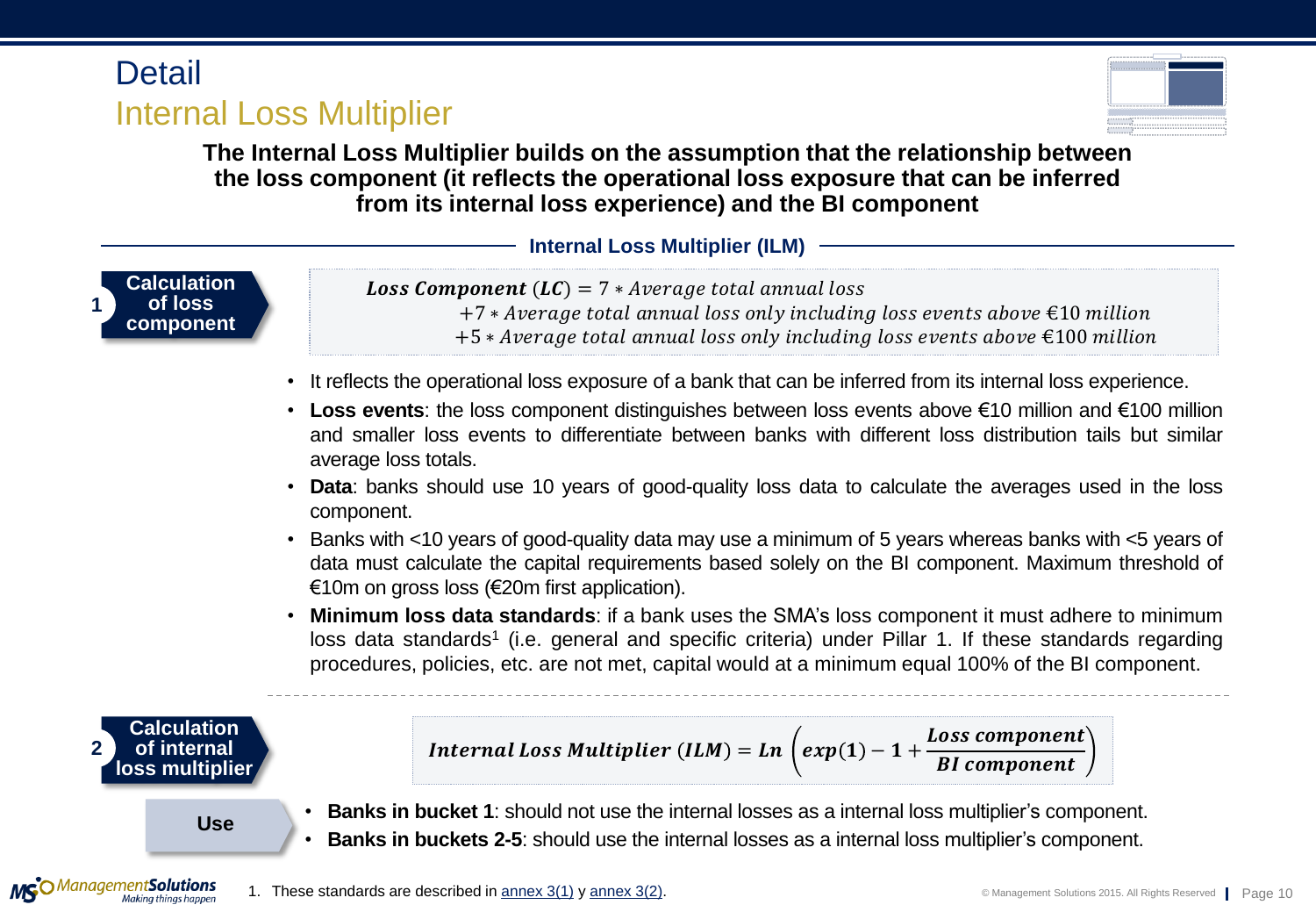# **Detail** The SMA capital requirement

| <b>STATE STATE STATE</b><br><b>NA 95</b> |  |
|------------------------------------------|--|
|                                          |  |
|                                          |  |
|                                          |  |
| ×<br>--                                  |  |
|                                          |  |
|                                          |  |
|                                          |  |

**The capital requirement for banks in bucket 1 corresponds solely to the BI component whereas for banks in buckets 2-5 it results from multiplying the BI component by the internal loss multiplier**

#### **Calculation of SMA capital requirement**

• The operational risk capital requirement is determined by considering the **Business Indicator**, the **BI component** and the **internal loss multiplier**.



Where, **BI component**:

| <b>Bucket</b> | <b>BI</b> component |
|---------------|---------------------|
|               | $0.11*$ BI          |

**Capital requirement (CR) =**

 $110m + (BI Component-110m) * ILM$ 

#### Where, **BI component**:

| <b>Buckets</b> | <b>BI</b> component          |
|----------------|------------------------------|
| 2              | €110 m + 0.15 (BI - €1bn)    |
|                | €410 m + 0.19 (BI - €3bn)    |
|                | €1.74 bn + 0.23 (BI - €10bn) |
|                | €6.34 bn + 0.29 (BI - €30bn) |

Where, the **ILM**:

 $\ln \vert exp(1) - 1 +$ Loss component **BI** component



<span id="page-10-0"></span>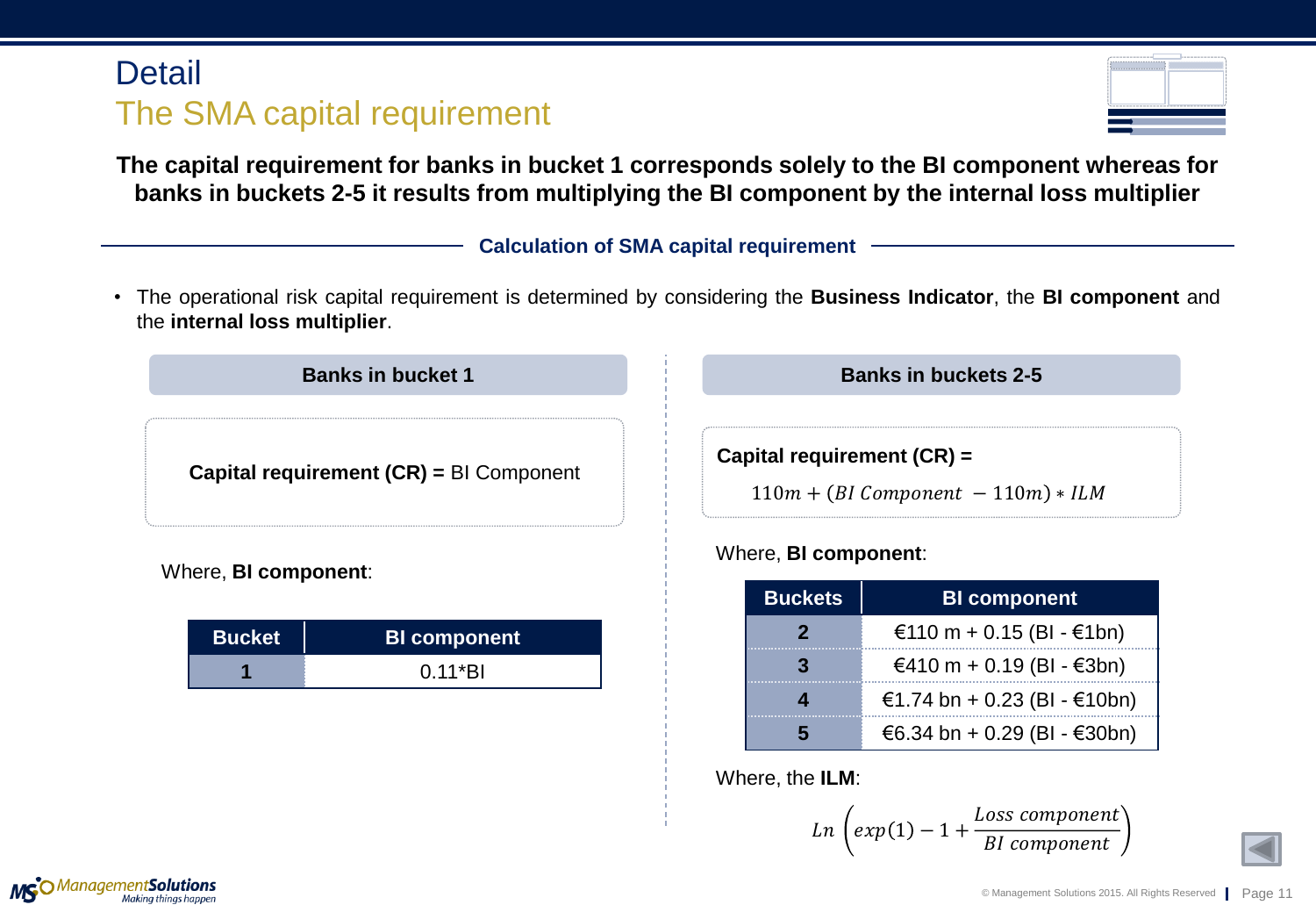### Introduction

## Executive summary

### Detail



### Annexes

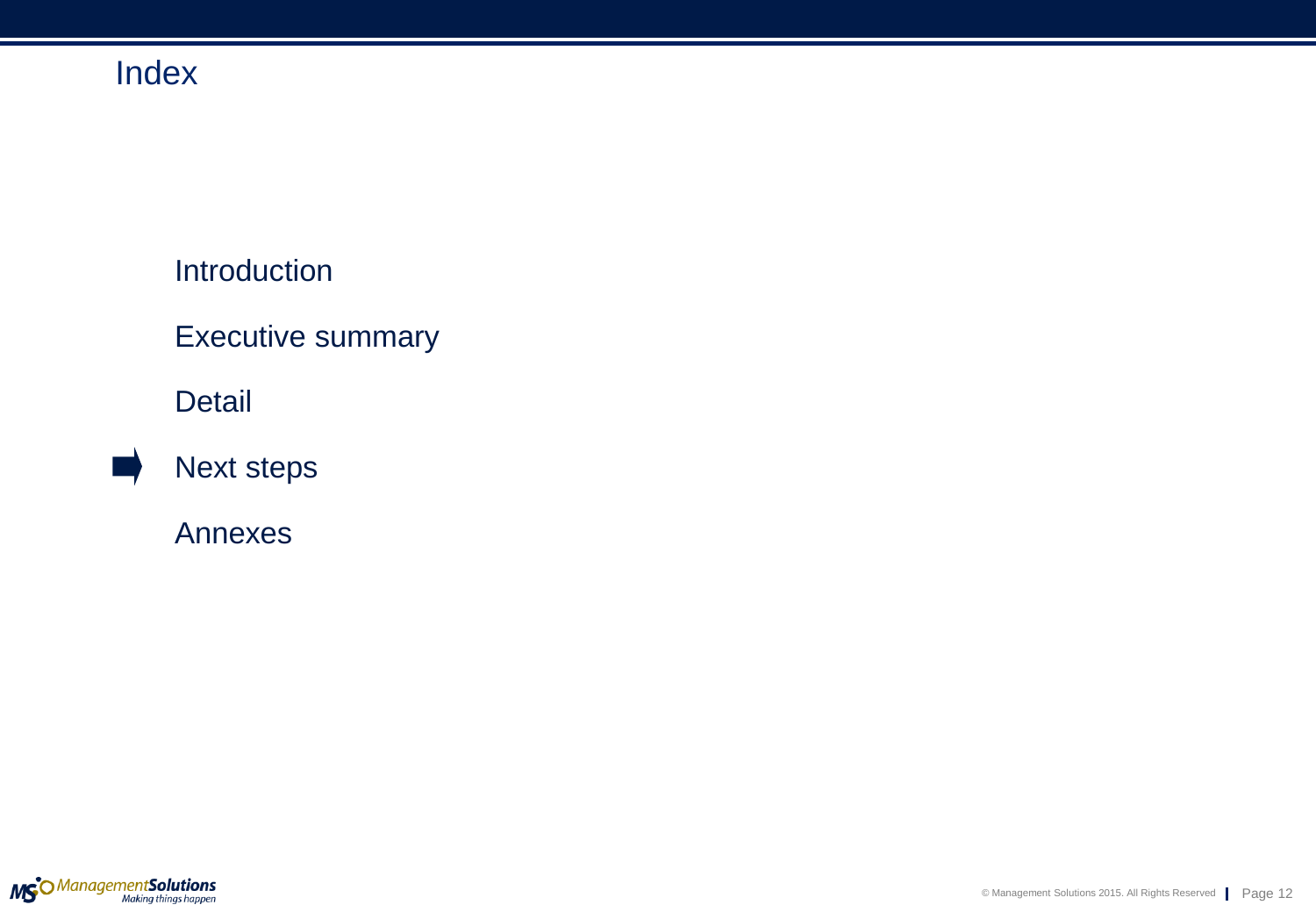### Next steps

**The BCBS will conduct a Quantitative Impact Study (QIS) in 2016 to determine the final design and calibration of the operational risk framework. Moreover, it will provide further details on the timeline for the withdrawal of the AMA and the implementation of the SMA**



MGO Management Solutions

**interest margin (NIM)**.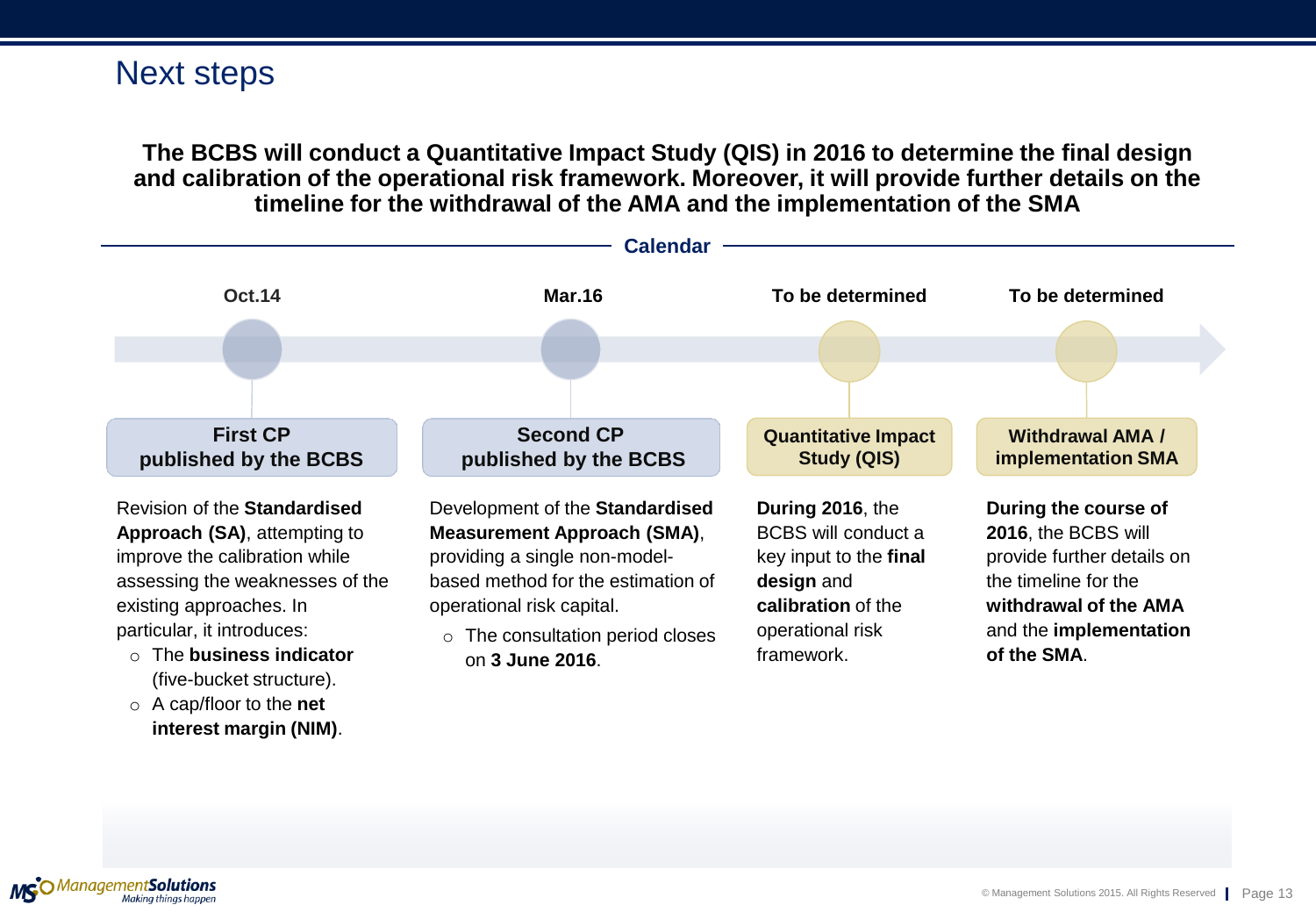Introduction

Executive summary

Detail

Next steps



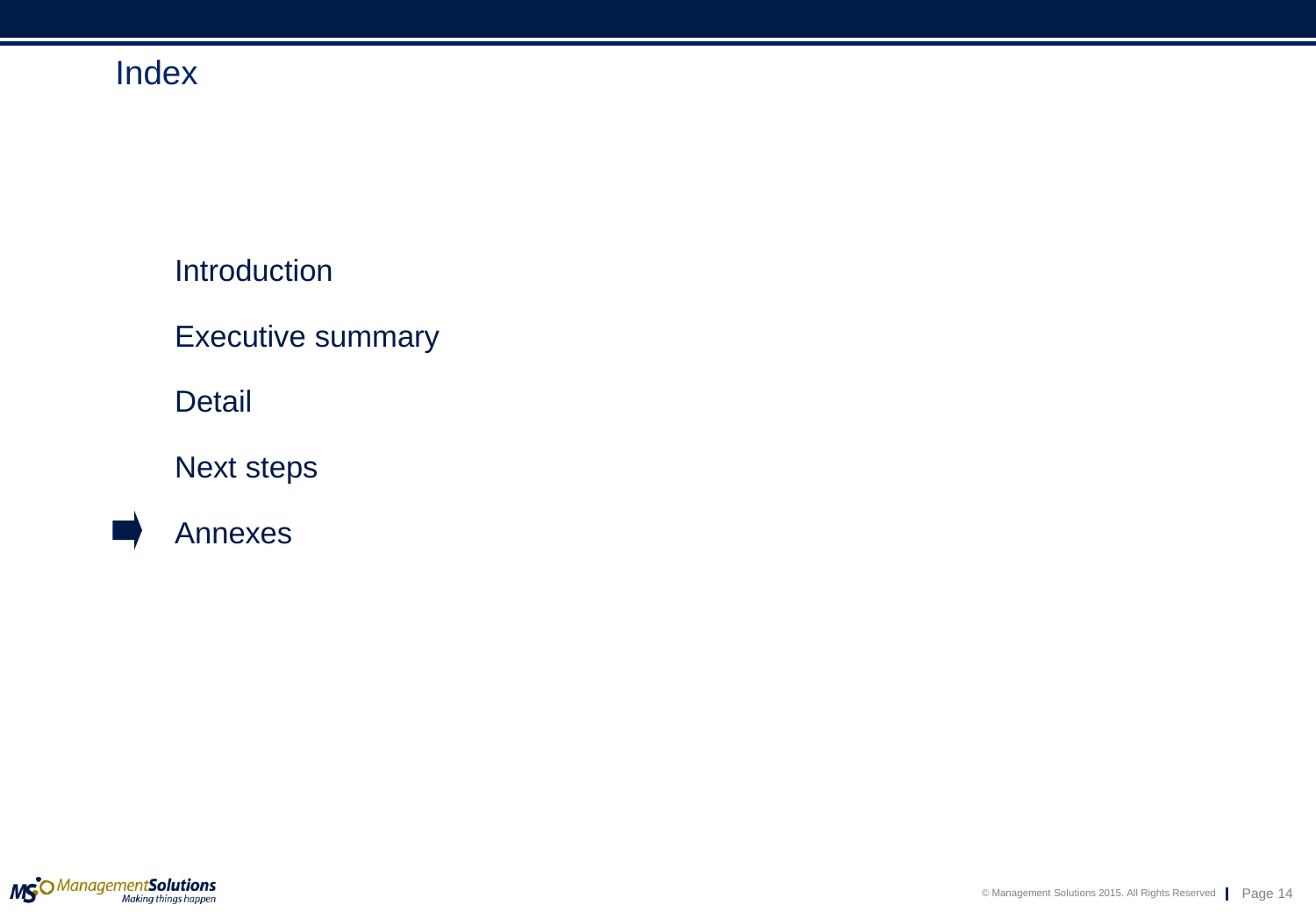# Annex 1 Formula of the business indicator

### **The formula and the list of abbreviations provided explains each component of the business indicator's formula**

**Formula of the business indicator**

$$
\circ \quad ILDC_{Avg} = Min[Abs(II_{Avg} - IE_{Avg}); 0.035 * IEA_{Avg}] + Abs(LI_{Avg} - LE_{Avg}) + DI_{Avg}
$$

 $\circ$   $SC_{Avg} =$  $Max(00I_{Avg}; 00E_{Avg}) +$  $Max\{Abs(FI_{Avg} - FE_{Avg})$ ;  $Min[Max(FI_{Avg}; FE_{Avg})$ ; 0.5 \*  $uBI + 0.1 * (Max(FI_{Avg}; FE_{Avg}) - 0.5 * uBI)]$ } where: •  $uBI = ILDC_{Avg} + Max(OOI_{Avg}; OOE_{Avg}) + Max(FI_{Avg}; FE_{Avg}) + FC_{Avg}$ 

 $\circ$   $FC_{Avg} = Abs(Net P&L TB_{Avg}) + Abs(Net P&L BB_{Avg})$ 

| <b>Abbreviation</b> | <b>Concept</b>                                                   | <b>Abbreviation</b> | <b>Concept</b>                                                       |
|---------------------|------------------------------------------------------------------|---------------------|----------------------------------------------------------------------|
| <b>Abs</b>          | Absolute value of the items within the bracket                   | $\mathsf{L}$        | Lease Income                                                         |
| <b>BB</b>           | <b>Banking Book</b>                                              | <b>Max</b>          | Maximum Value of the items in the bracket                            |
| <b>BI</b>           | <b>Business Indicator</b>                                        | Min                 | Minimum Value of the items in the bracket                            |
| DI                  | Dividend Income                                                  | <b>OOE</b>          | <b>Other Operating Expenses</b>                                      |
| <b>FC</b>           | <b>Financial Component</b>                                       | OOI                 | <b>Other Operating Income</b>                                        |
| <b>IEA</b>          | <b>Interest Earning Assets</b>                                   | P&L                 | Profit & Loss                                                        |
| IE.                 | Interest Expenses (except for financial and<br>operating leases) | <b>SC</b>           | <b>Services Component</b>                                            |
| $\mathbf{I}$        | Interest Income (except for financial and<br>operating leases)   | <b>TB</b>           | <b>Trading Book</b>                                                  |
| <b>ILDC</b>         | Interest, Lease and Dividend Component                           | uBl                 | Unadjusted Business Indicator (i.e. with no<br>high fees adjustment) |
| <b>LE</b>           | Lease Expenses                                                   |                     |                                                                      |

<span id="page-14-0"></span>MGO Management Solutions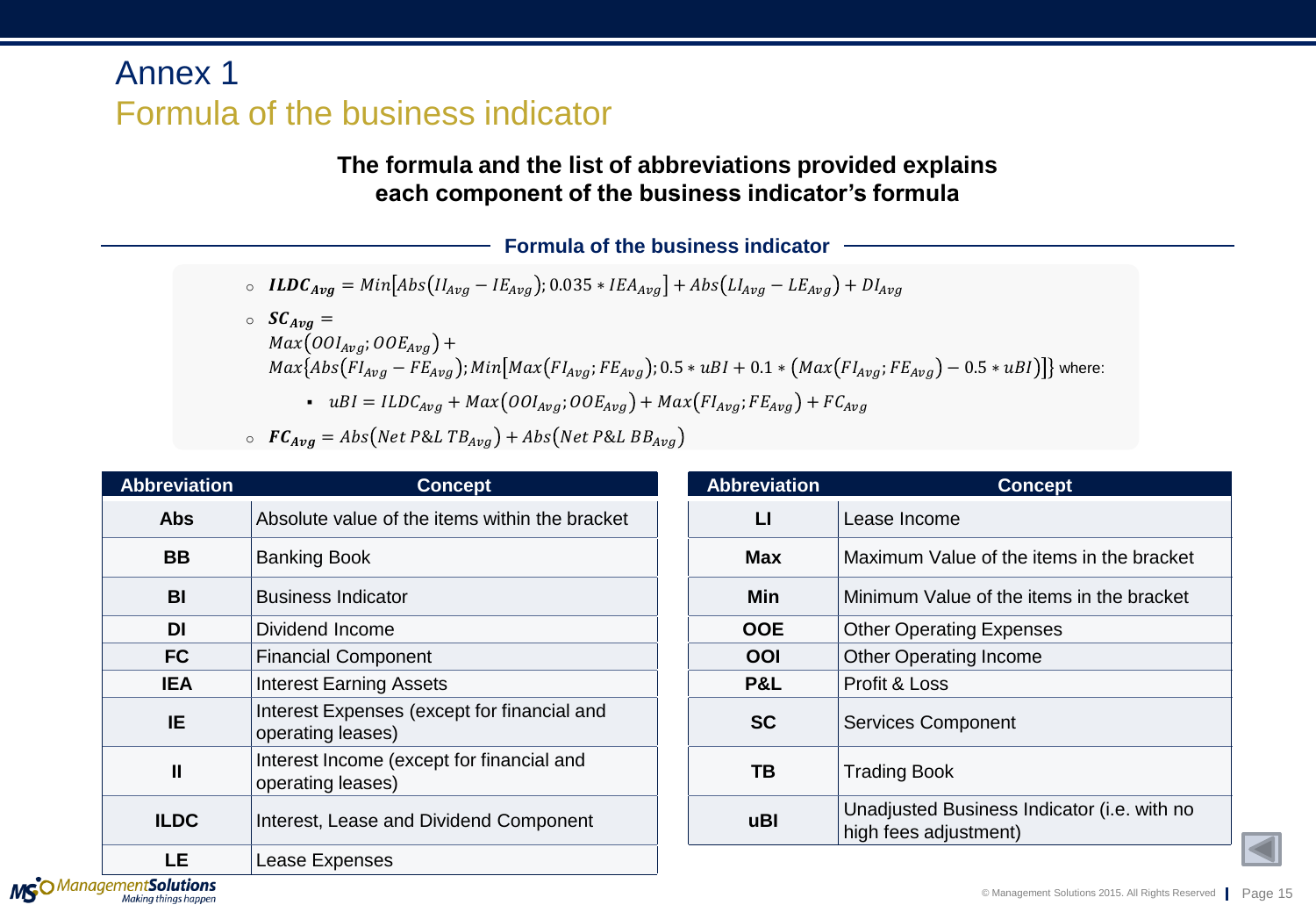**The interest, operating lease and dividend component (ILDC) considers the following P&L or balance sheet items: interest expense/income; interest earning assets; financial and operating lease income/expenses and dividend income** 

<span id="page-15-0"></span>

| <b>BI</b><br><b>Component</b>       | <b>P&amp;L or balance</b><br>sheet items                          | <b>Description</b>                                                                                                                                                                                                   | <b>Typical sub-items</b>                                                                                                                                                                               |
|-------------------------------------|-------------------------------------------------------------------|----------------------------------------------------------------------------------------------------------------------------------------------------------------------------------------------------------------------|--------------------------------------------------------------------------------------------------------------------------------------------------------------------------------------------------------|
|                                     | Interest income,<br>except for financial<br>and operating lease   | Interest income from all financial assets<br>and other interest income<br>(interest income from financial and<br>operating leases should be excluded)                                                                | Interest income from loans and advances, assets<br>available for sale, assets held to maturity, and trading<br>assets.<br>Interest income from hedge accounting derivatives.<br>Other interest income. |
|                                     | Interest expenses,<br>except for financial<br>and operating lease | Interest expenses from all financial<br>liabilities and other interest expenses<br>(interest income from financial and<br>operating leases should be excluded)                                                       | Interest expenses from deposits.<br>$\bullet$<br>Interest expenses from debt securities issued.<br>$\bullet$<br>Interest expenses from hedge accounting derivatives.<br>Other interest expenses.       |
| Interest,<br>operating<br>lease and | Interest earning<br>assets (balance sheet<br>item, not P&L)       | bonds) measured at the end of each financial year.                                                                                                                                                                   | Total gross outstanding loans, advances, and interest bearing securities (including government                                                                                                         |
| dividend                            | Financial and<br>operating lease<br>income                        | Interest income from financial leases.<br>$\bullet$<br>Interest income from operating leases.<br>Profits from leased assets.                                                                                         |                                                                                                                                                                                                        |
|                                     | Financial and<br>operating lease<br>expenses                      | Interest expenses from financial leases.<br>$\bullet$<br>Interest expenses from operating leases.<br>$\bullet$<br>Losses from leased assets.<br>$\bullet$<br>Depreciation and impairment of operating leased assets. |                                                                                                                                                                                                        |
|                                     | Dividend income                                                   | ventures.                                                                                                                                                                                                            | Dividend income from investments in stocks and funds not consolidated in the bank's financial<br>statements, including dividend income from non-consolidated subsidiaries, associates and joint        |

#### **ILD component – Definitions**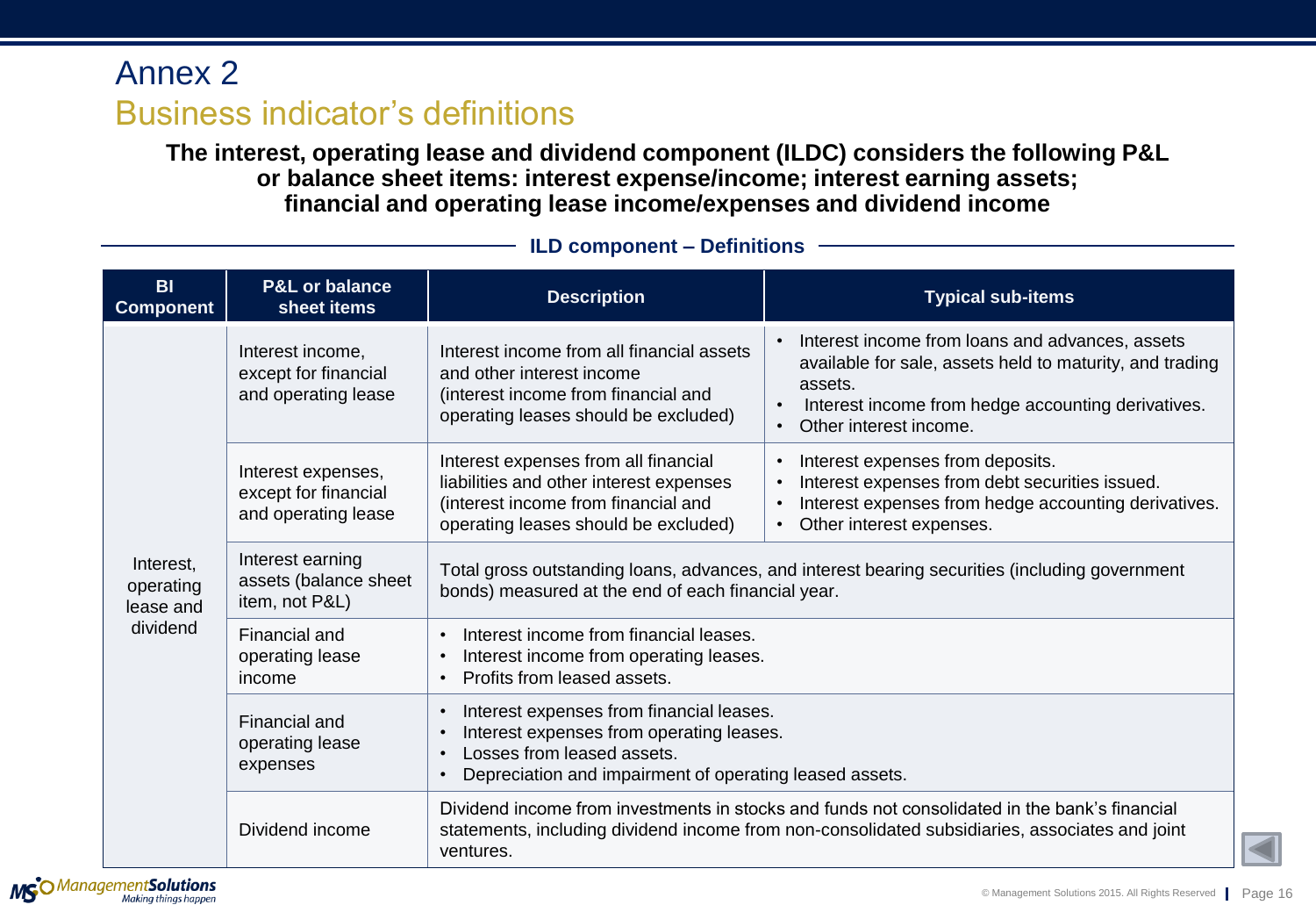**The services component considers the following P&L or balance sheet items: fee and commission income/expenses; and other operating income/expenses**

| <b>BI</b><br><b>Component</b> | <b>P&amp;L or balance</b><br>sheet items | <b>Description</b>                                                                                                                                                                                                                                             | <b>Typical sub-items</b>                                                                                                                                                                                                                                                                                                                                                                                                                 |
|-------------------------------|------------------------------------------|----------------------------------------------------------------------------------------------------------------------------------------------------------------------------------------------------------------------------------------------------------------|------------------------------------------------------------------------------------------------------------------------------------------------------------------------------------------------------------------------------------------------------------------------------------------------------------------------------------------------------------------------------------------------------------------------------------------|
| <b>Services</b>               | Fee and<br>commission<br>income          | Income received from providing advice<br>and services. Includes income received by<br>the bank as an outsourcer of financial<br>services.                                                                                                                      | Fee and commission income from:<br>• Securities (issuance, origination, reception, transmission, execution<br>of orders on behalf of customers)<br>• Clearing and settlement. • Servicing of securitisations.<br>• Asset management.<br>• Loan commitments and guarantees.<br>• Custody.<br>• Foreign transactions.<br>• Fiduciary transaction.<br>• Payment services.<br>· Structured finance.                                          |
|                               | Fee and<br>commission<br>expenses        | Expenses paid for receiving advice and<br>services. Includes outsourcing fees paid<br>by the bank for the supply of financial<br>services, but not outsourcing fees paid for<br>the supply of non-financial services (e.g.<br>logistical, IT, human resources) | Fee and commission expenses from:<br>• Clearing and settlement.<br>• Foreign transactions.<br>• Servicing of securitisations.<br>• Custody.<br>• Loan commitments and guarantees.                                                                                                                                                                                                                                                        |
|                               | Other operating<br>income                | Income from ordinary banking operations<br>not included in other BI items but of similar<br>nature (exc. income from operating leases)                                                                                                                         | • Rental income from investment properties<br>Gains from non-current assets and disposal groups classified as<br>held for sale not qualifying as discontinued operations (IFRS 5.37)                                                                                                                                                                                                                                                     |
|                               | Other operating<br>expenses              | Expenses and losses from ordinary<br>banking operations not included in other BI<br>items but of similar nature and from<br>operational loss events (expenses from<br>operating leases should be excluded)                                                     | • Losses from non-current assets and disposal groups classified as<br>held for sale not qualifying as discontinued operations (IFRS 5.37)<br>• Losses incurred as a consequence of operational loss events (e.g.<br>fines, settlements, replacement cost of damaged assets), which<br>have not been provisioned/reserved for in previous years.<br>• Expenses related to establishing provisions/reserves for<br>operational loss events |

#### **Services component – Definitions**

<span id="page-16-0"></span>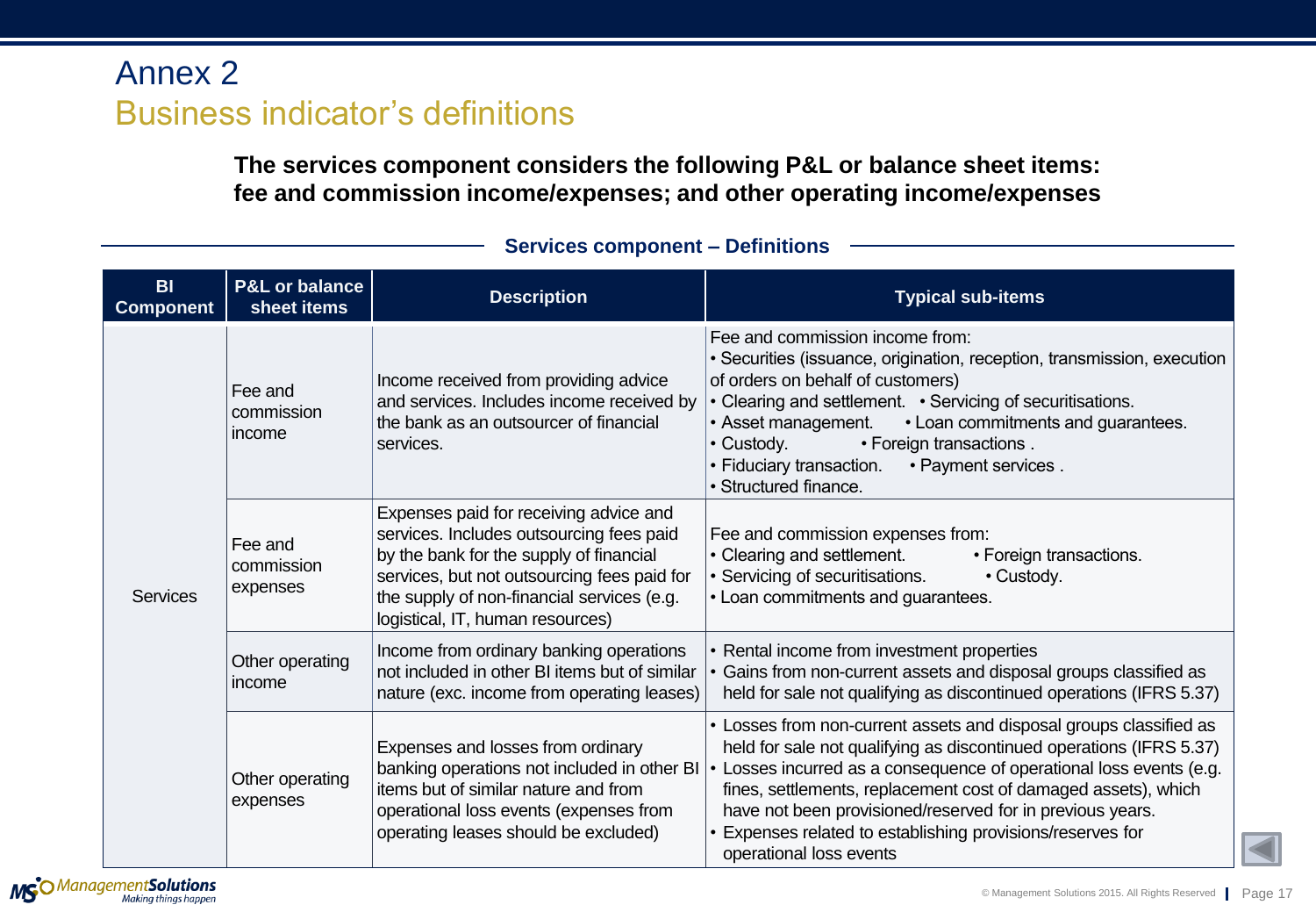**The financial component considers the following P&L or balance sheet items: net profit (loss) on the trading book/banking book**

| B <sub>l</sub><br><b>Component</b> | <b>P&amp;L or balance</b><br>sheet items    | <b>Description</b>                                                                                                                                 | <b>Typical sub-items</b>                                                                                                                                                                                                                                                                                                             |
|------------------------------------|---------------------------------------------|----------------------------------------------------------------------------------------------------------------------------------------------------|--------------------------------------------------------------------------------------------------------------------------------------------------------------------------------------------------------------------------------------------------------------------------------------------------------------------------------------|
|                                    | Net profit (loss)<br>on the trading<br>book | advances, short positions, other assets and liabilities)<br>• Net profit/loss from hedge accounting<br>• Net profit/loss from exchange differences | • Net profit/loss on trading assets and trading liabilities (derivatives, debt securities, equity securities, loans and                                                                                                                                                                                                              |
| Financial<br>book                  | Net profit (loss)<br>on the banking         | amortised cost)<br>• Net profit/loss from hedge accounting<br>• Net profit/loss from exchange differences                                          | . Net profit/loss on financial assets and liabilities measured at fair value through profit and loss<br>. Realised gains/losses on financial assets and liabilities not measured at fair value through profit and loss<br>(loans and advances, assets available for sale, assets held to maturity, financial liabilities measured at |

#### **Financial component – Definitions**

<span id="page-17-0"></span>

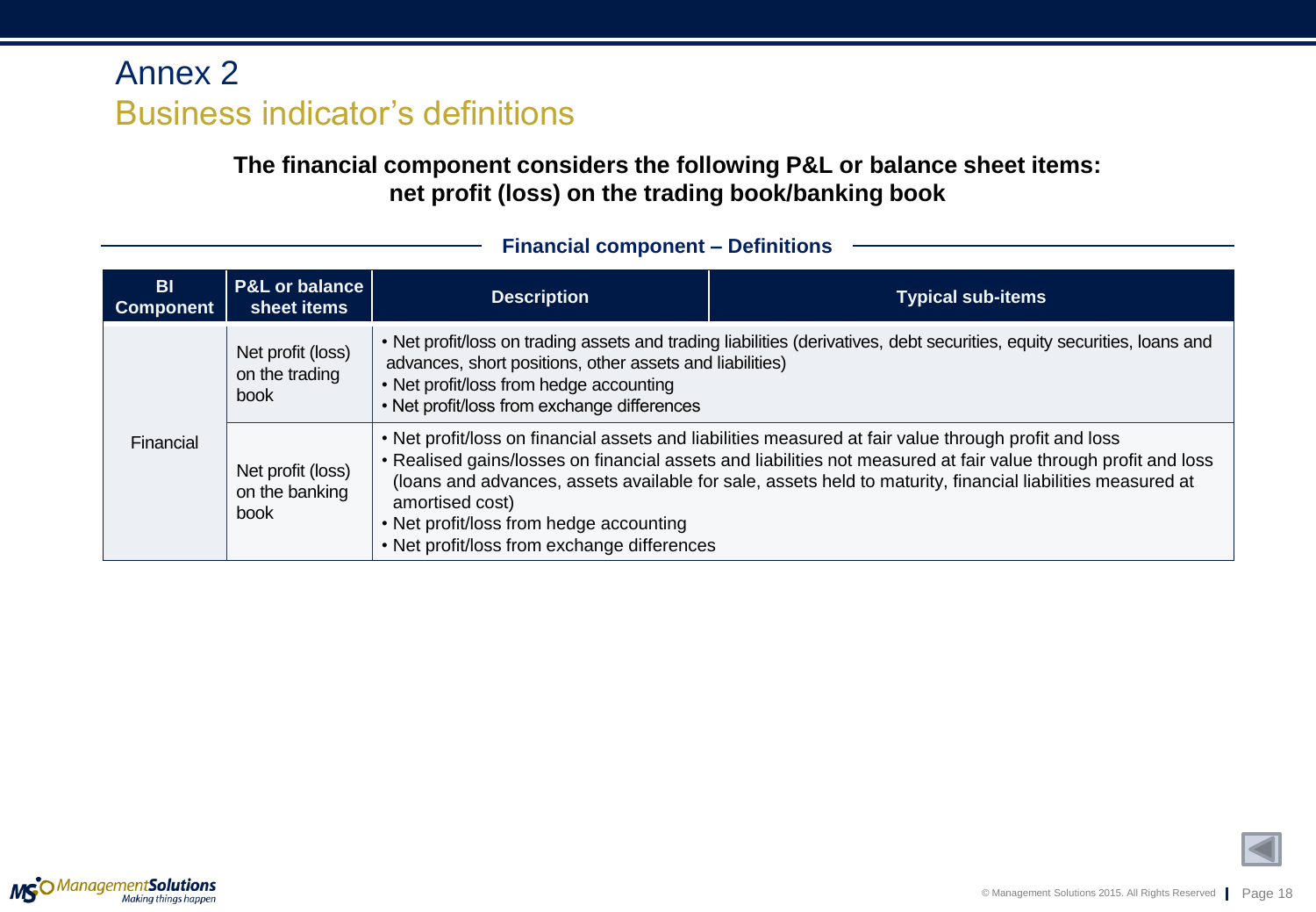### **Some P&L items (e.g. administrative expenses or expenses of premises and fixed assets) are excluded from the BI's calculation**

#### **Items excluded from the BI – Definitions**

**Items excluded**

- The following **P&L items** should not contribute to any of the items of the BI:
	- o Income and expenses from **insurance** or **reinsurance** businesses.
	- o **Premiums** paid and **reimbursements/payments** received from insurance or reinsurance policies purchased.
	- o **Administrative expenses**, including staff expenses, outsourcing fees paid for the supply of nonfinancial services (e.g. logistical, IT, human resources), and other administrative expenses (e.g. IT, utilities, telephone, travel, office supplies, postage).
	- o **Recovery of administrative expenses** including recovery of payments on behalf of customers (e.g. taxes debited to customers).
	- o **Expenses of premises and fixed assets** (except when these expenses result from operational loss events).
	- o **Depreciation/amortisation of tangible and intangible assets** (except depreciation related to operating lease assets, which should be included in financial and operating lease expenses).
	- o **Provisions/reversal of provisions** (e.g. on pensions, commitments and guarantees given) except for provisions related to operational loss events.
	- o Expenses due to **share capital repayable** on demand.
	- o **Impairment/reversal of impairment** (e.g. on financial assets, non-financial assets, investments in subsidiaries, joint ventures and associates).
	- o **Changes in goodwill** recognised in profit or loss.
	- o **Corporate income tax** (tax based on profits including current tax and deferred tax).

<span id="page-18-0"></span>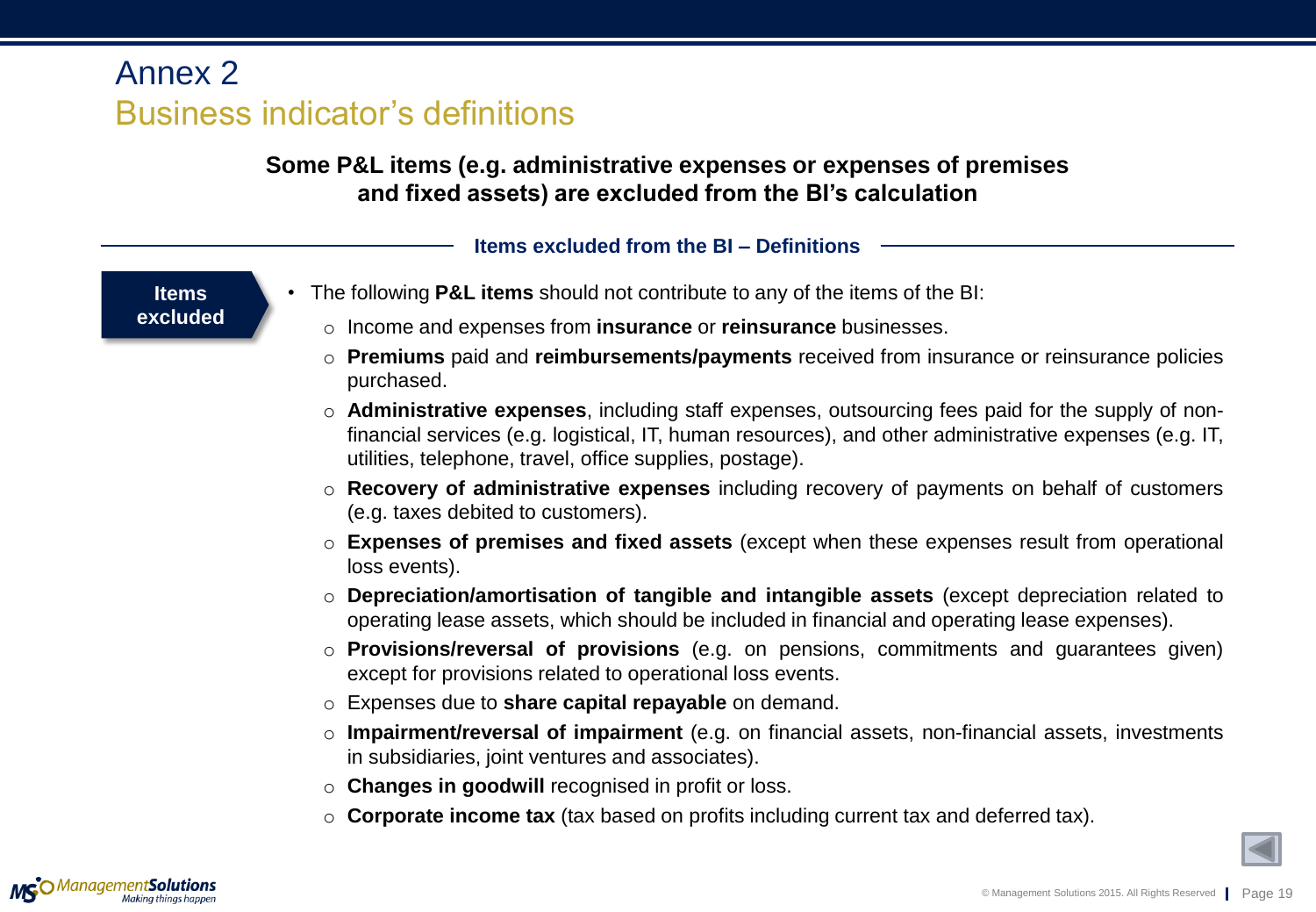## Annex 3

## Minimum standards for the use of loss data under SMA

**The general criteria for the use of the Loss component in the SMA requires a 10-year observation period for internally generated loss calculations and documentation on procedures and processes for the identification, collection and treatment of internal loss data, among others**

**Standards for the use of the Loss component in the SMA (1/2)**

**General criteria**

- The proper identification, collection and treatment of internal loss event data are essential prerequisites to capital calculation under the SMA. The use of the Loss component in the SMA requires:
	- o **Internally generated loss** calculations used for SMA regulatory capital purposes must be based on a **10-year** observation period. A period of 5 years will be acceptable if no good-quality data is available.
	- o Banks must have documented **procedures** and **processes** for the identification, collection and treatment of internal loss data.
	- o A bank must be able to **map its historical internal loss data** into the relevant Level categories of the Basel II accord and to provide this data to supervisors upon request.
	- o A bank must have an appropriate **de minimis gross loss threshold** (it may vary somewhat between banks and within a bank across event types but not higher than €10,000) for internal loss data collection.
	- o The bank must collect information about the references dates of the operational risk event, including the **date of occurrence**, the **date of discovery** and the **date of accounting**.
	- $\circ$  A bank must develop specific criteria for assigning loss data arising from an event in a **centralised function**.
	- o **Operational risk losses related to credit risk** will continue to be treated as credit risk so such losses **will not** be subject to the **SMA regulatory capital**.
	- o **Operational risk losses related to market risk** are treated as operational risk and such losses **will therefore** be subject to the **SMA regulatory capital**.



<span id="page-19-0"></span>